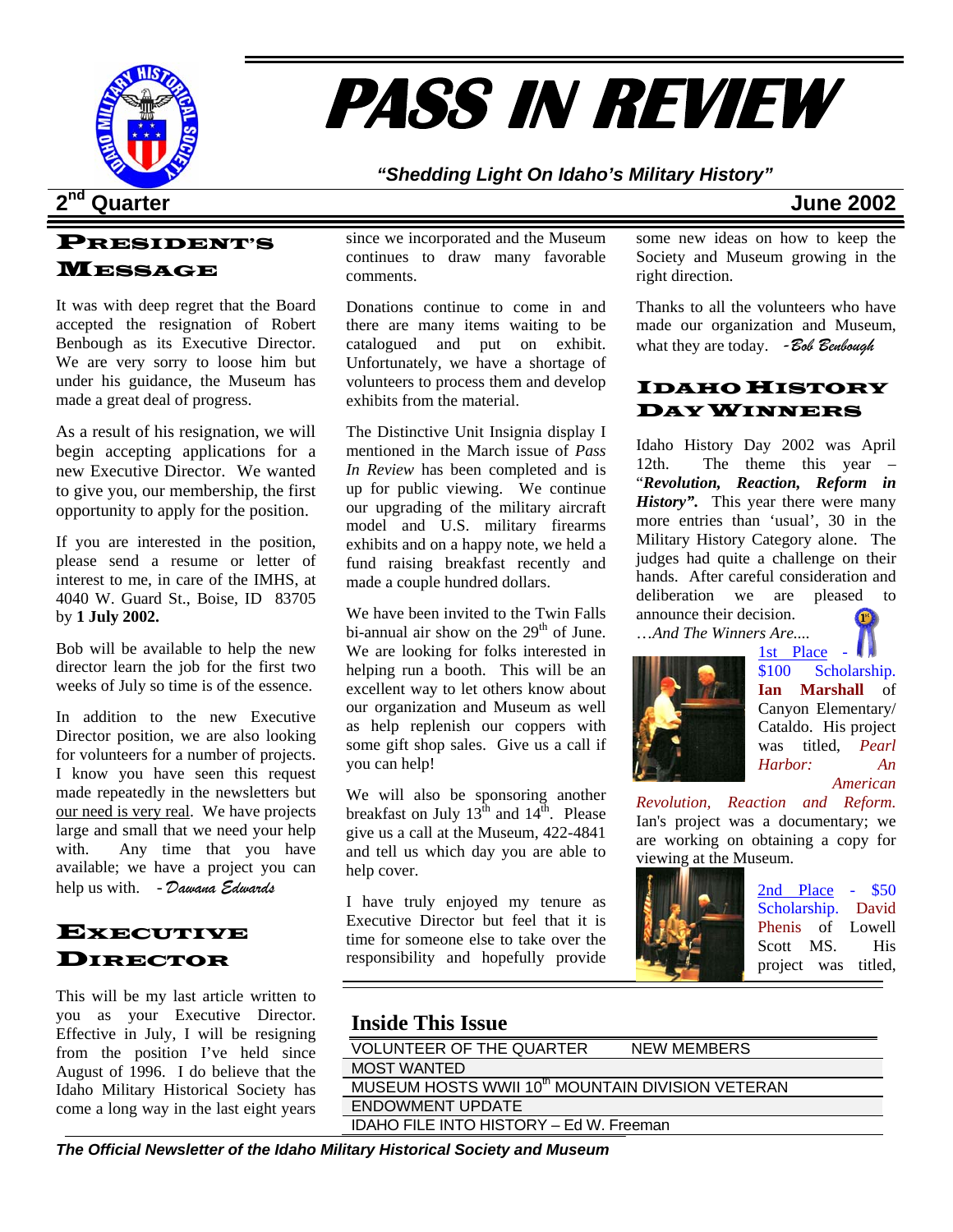# **PASS IN REVIEW** *June 2002* **-2-**

*The Atomic Bomb: A Revolution in Warfare or the End of the World.* David's project was also a documentary and a copy is now available for viewing at the Museum.



3rd Place - \$25 Scholarship. Chelsey Parkin of Burley JH. Her project was titled, *German POW Camp/Camp* 

*Rupert.* Chelsey's project is on display at the Museum. {Camp Rupert will be a subject in a future edition of *Pass In Review.*}

In addition to their Scholarships, the  $1<sup>st</sup>$ ,  $2<sup>nd</sup>$ , and  $3<sup>rd</sup>$  Place winners were given a one year Honorary Membership in the Society.





HONORABLE MENTIONS: **Spenser Rikhoff & Eric Clausen** of Lowell Scott MS. Their project was titled, *The Gatling* 

*Gun.* Their project was a documentary; we are working on obtaining a copy for viewing at the Museum.



**Dan Royle** of Lowell Scott MS. His project is titled, *Navajo Code*   $Talkers.$ project is on display

at the Museum.

{If you have seen or are contemplating seeing the movie *Windtalkers*, stop by and see this exhibit! He has photos of some of the *actual Code Talkers*.}

Spenser, Eric and Dan were presented with Certificates of Achievement in addition to the recognition they received at the Idaho History Day Event.

#### **CONGRATULATIONS TO ALL; GREAT WORK!!!**

And thank you to the IMHS judges as well.  $\star$ 

#### VOLUNTEER OF THEQUARTER



**Please meet Kay Benbough (on right)** 

Kay began volunteering in the Museum in 1996 and joined the IMHS in 1998. She took over the duties of Librarian when the library moved to the Museum's annex in Bldg 302, and handled the ENORMOUS task of setting up and re-organizing the library when the Museum moved to Bldg 924.

Kay also helps out wherever she can both at the Museum and at fundraising events. She can be found doing everything from answering the phone at the Museum, to serving at one of our fundraising breakfasts, to helping run a gift shop booth at a public event.

As you may have guessed by her last name, she is married to our own Bob Benbough. When she isn't at the Museum, Kay is running her Massage Therapy business in Mountain Home, gardening, or painting a watercolor.

Kay can be found at the Museum on Mondays. Stop by and say hello; she'll be glad to show you how you can become a *librarian's assistant*.  $\star$ 

#### NEW MEMBERS

*Special Welcome to:*   $\star$  Karlyn Brown ÕThomas E. Gilbertz  $\star$  Ian Marshall  $\star$  David Phenis  $\star$  Chelsey Parkin

#### MOST WANTED

**Viet Nam Artifacts**. We would like to build an exhibit commemorating the Viet Nam Conflict but our artifacts are limited. If you are looking for a home for your Viet Nam memorabilia, we can help.  $\star$ 

#### MUSEUM HOSTS WWII 10TH MTN. DIVISION VETERAN

On April 23rd, 2002, the Idaho Military



**History** Museum hosted **Wally Sterling**, a veteran of the  $10<sup>th</sup>$  Mountain **Division.**

Over 50 people, approximately 28 of who were Civil Air Patrol

Cadets, heard his remarkable story.

At the start of World War II, neither the US, Great Britain, nor the Soviet Union, had any troops with specialized mountain training. Germany and Italy however, both had divisions of what they termed Alpine troops.



The US decided it must produce at least one division of mountain soldiers trained to fight in sub zero weather, in rugged mountain<br>terrain. and at terrain, and at

extremely high altitudes. The National Ski Patrol volunteered to recruit men who were capable of this type of training. They figured that *it would be easier to take a trained skier and make him into a soldier than it would be to take a soldier and turn him into a skier.*

The Nat'l Ski Patrol contacted the colleges throughout the northern states looking for experienced skiers, down hill racers, winter sports instructors. mountain climbers, and the like, who were outdoor oriented and could handle the rigorous training. By the winter of 1944, the division was nearly full strength and composed almost entirely of volunteers.

They met their first test when the  $87<sup>th</sup>$ Regimental Combat Team (RCT) was sent to clear the Japanese out of the Aleutian Islands and in February, 1945, they took on several divisions of Field Marshal Albert Kesselring's crack

*The Official Newsletter of the Idaho Military Historical Society and Museum*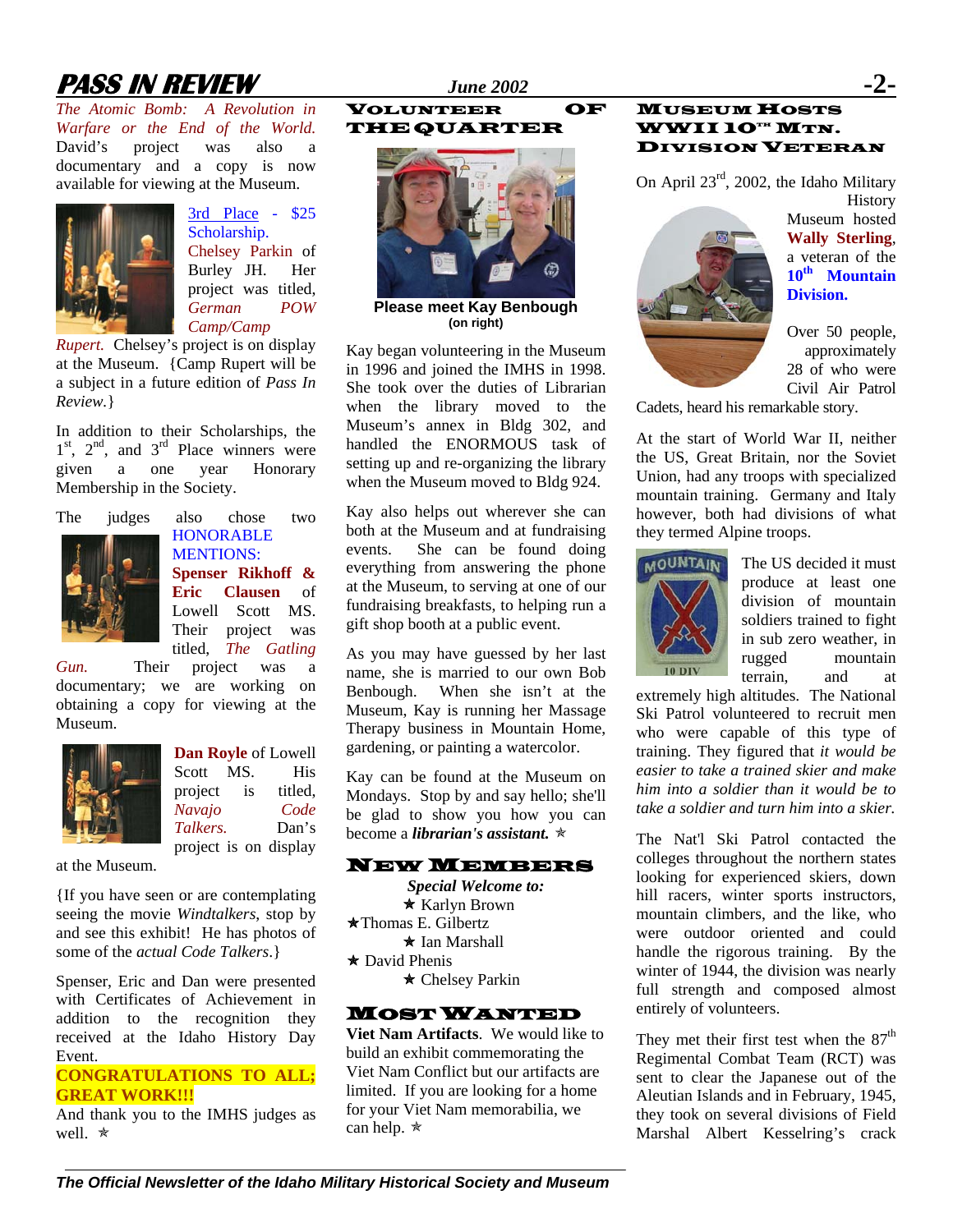german troops in the mountains of Italy. At the battle of Mt. Belvedere, several assaults made by General Mark Clark's 5th Army had failed. The  $10^{th}$ Mtn. Division attacked at night, scaling the sheer walls of Riva Ridge using climbing rope and steel pitons. The Germans, never expecting an assault from the rear, and at night, were completely surprised.

The  $10^{th}$  Mtn. Division participated in 3 major campaigns and in 9 major battles. They successfully completed every mission that was assigned to them and they earned more decorations than any other division in the Mediterranean Theatre of Operations. They also paid a heavy price; 1,000 men killed and 4,500 wounded. This represents a casualty rate of over 50%.



### **Wally's medals and ribbons**

Wally Sterling, a long time Boise resident, was a

member of the 87th RCT, one of the few units in the American army to fight against both the Japanese and the Germans. Wally was wounded and received the Purple Heart, the Bronze Star, and the Combat Infantry Badge.

Following Mr. Sterling's presentation, visitors had the privilege of meeting two of the Idaho History Day winners



and viewing their projects. The video produced by **David Phenis**, *The Atomic Bomb: A Revolution in* 

*Warfare or the End of the World* was shown *and* 



**Dan Royle**  presented his project *Navajo Code Talkers* to the Museum.

If the movie *Windtalkers* peaked

your curiosity, stop by and see this exhibit. Along with photos of some of the *actual Code Talkers*, there is a

sentence using the *actual Navajo Code* you can try to decipher.

It was a very educational and interesting evening. Thank you to everyone who made it possible.  $\star$ 

#### AN ENDOWMENT UPDATE

Since our last update, we have received additional donations to our endowment from:

> Ms Dawana Edwards Mr. Garth Holmes Ms Caroline Kreiger

This brings our Endowment balance up to \$24,598.68. We have also received updated letters of support from General Kane, Adjutant General of the Idaho National Guard, Attorney General Lance, Governor Kempthorne and Mr. Richard Jones, the new Administrator of the Division of Veterans Affairs.

Please consider making a donation to our Endowment and tell your friends and relatives who may be thinking of their estates or are looking for ways to make tax deductible donations.

If you would like a form, there is one on the back on this newsletter and there is also one you can download on our website. If you desire to remain anonymous, we will honor your request.

This endowment will allow us to operate the museum with one full-time staff member and provide adequate funds for development and enhancement of our exhibits, Reference Library, and Educational Outreach programs.

Contact any Board member and we will help you plan a gift to the IMHS' Endowment Fund.

*"I strongly encourage your support of the Idaho Military History Museum by contributing to the endowment fund. Your generosity will make it possible to preserve and properly display Idaho's military heritage while ensuring that the sacrifices of those Idahoans who have served so faithfully are never forgotten." - Dirk Kempthorne, Governor* 

### **-3-** *June 2002* **PASS IN REVIEW**  IDAHO FILE INTO HISTORY



**Ed W. Freeman** 

*Rank:* Captain *Service:* U.S. Army *Unit:* Company A, 229th Assault Helicopter Battalion, 1st Cavalry Division (Airmobile) *Served as:* Flight Leader *Battle or Place of Action:* Landing Zone X-Ray in the Ia Drang Valley, Republic of Vietnam *Date of Action:* 14 November 1965

**Citation:** Captain Ed W. Freeman, United States Army, distinguished himself by numerous acts of conspicuous gallantry and extraordinary intrepidity on 14 November 1965 while serving with Company A, 229th Assault Helicopter Battalion, 1st Cavalry Division (Airmobile). As a flight leader and second in command of a 16-helicopter lift unit, he supported a heavily engaged American infantry battalion at Landing Zone X-Ray in the Ia Drang Valley, Republic of Vietnam. The infantry unit was almost out of ammunition after taking some of the heaviest casualties of the war, fighting off a relentless attack from a highly motivated, heavily armed enemy force. When the infantry commander closed the helicopter landing zone due to intense direct enemy fire, Captain Freeman risked his own life by flying his unarmed helicopter through a gauntlet of enemy fire time after time,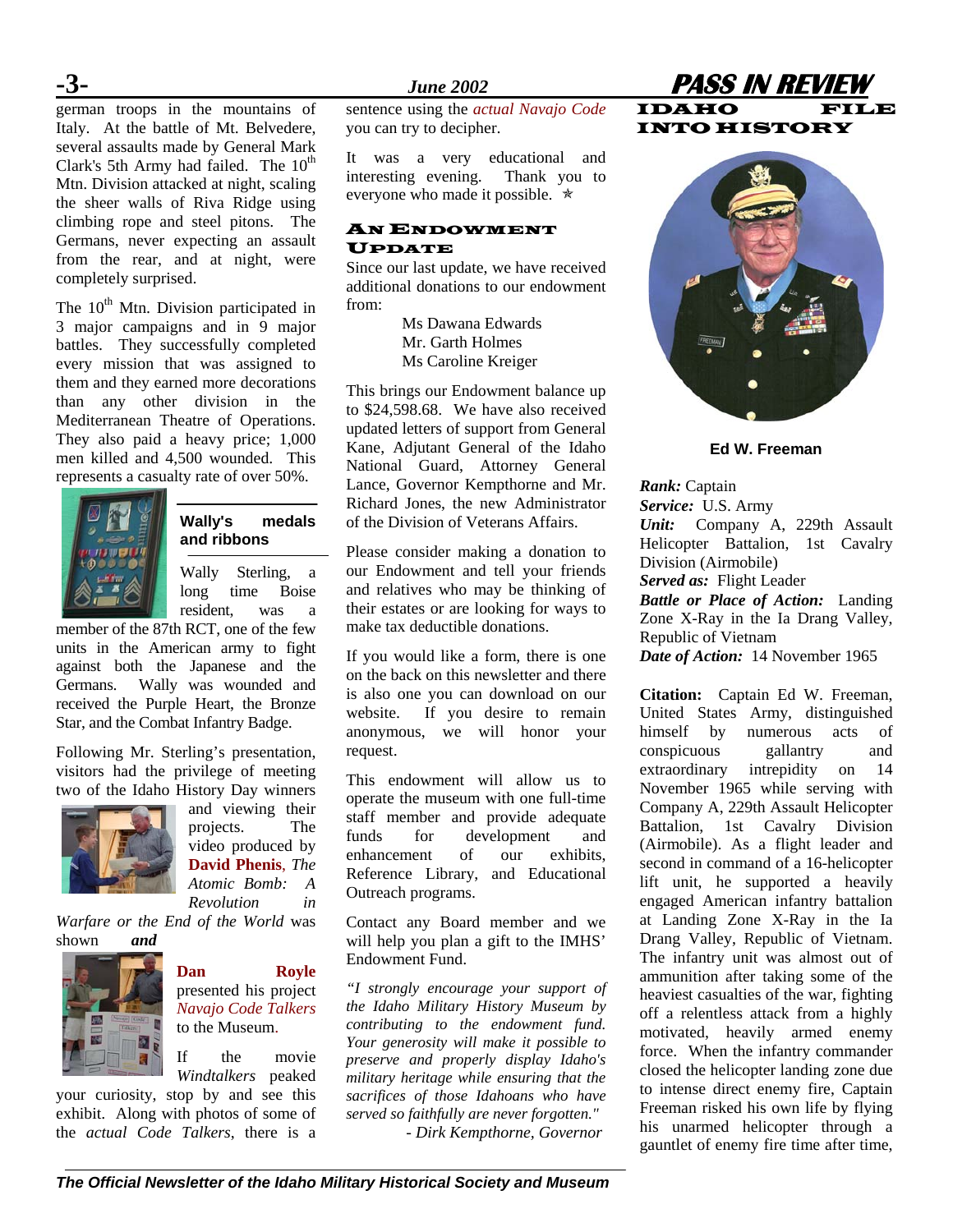# **PASS IN REVIEW** *June 2002*

delivering critically needed ammunition, water, and medical supplies to the besieged battalion. His flights had a direct impact on the battle's outcome by providing the engaged units with timely supplies of ammunition critical to their survival, without which they would almost surely have experienced a much greater loss of life. After medical evacuation helicopters refused to fly into the area due to intense enemy fire, Captain Freeman flew 14 separate rescue missions, providing life-saving evacuation of an estimated 30 seriously wounded soldiers -- some of whom would not have survived had he not acted. All flights were made into a small emergency landing zone within 100 to 200 meters of the defensive perimeter where heavily committed units were perilously holding off the attacking elements. Captain Freeman's selfless acts of great valor, extraordinary perseverance, and intrepidity were far above and beyond the call of duty or mission and set a superb example of leadership and courage for all of his peers. Captain Freeman's extraordinary heroism and devotion to duty are in keeping with the highest traditions of military service and reflect great credit upon himself, his unit, and the United States Army. End of **Citation** 

Ed W. Freeman was born 20 November 1927, in Neely, Mississippi. At the age of 13, he saw thousands of men on maneuvers pass by his home in Mississippi. He knew then and there that he wanted to be a soldier.

When WWII broke out, two of Ed's brothers joined the service and Ed followed suit. He interrupted his highschool education and enlisted in the Navy. It was a two-year hitch and he spent most of the time in the South Pacific. He was discharged in Long Beach California, returned to his hometown, Neely, Miss., and finished his last year of high school. The Navy wasn't as glamorous as Ed had thought it would be so he enlisted in the Army in 1948.

He served in Germany for 4 years and when hostilities broke out in Korea, the Army sent him to Korea. He rose to the rank of  $1<sup>st</sup>$  Sergeant of Bravo Company,  $36<sup>th</sup>$  Engineer Battalion. Then came that day in April 1953 and a place called Pork Chop Hill. He was "one of 14 men in his 257-man company who survived the opening stages of the fight for Pork Chop Hill. His lieutenant's bars were pinned on by General James Van Fleet and, at Freeman's request; his first assignment was as commander of Bravo Company. Freeman reconstituted the unit and led it back up Pork Chop Hill."<sup>[1](#page--1-0)</sup>

After the Korean conflict ended in 1953, he applied for flight training school. After witnessing the war on the sea and on the ground, he wanted to get up in the air. However, at 6 feet 4 inches, the Army told him that at he was 4 inches too tall to be a pilot. In 1955 the Army changed its rules. They needed more pilots and the height limit was raised to 6' 4". Ed learned to fly helicopters and fixed-wing aircraft. He also picked up the nicknames "Too Tall to Fly" and "Big Ed."

One class ahead of him in flight school was an individual by the name of Bruce Crandall. Ed and Bruce 'chased each other' across the globe and became very good friends. Together they flew "the deserts of the Middle East and North Africa, and the jungles of Central and South America on mapping missions for the Army."<sup>[2](#page--1-1)</sup> Their assignments even took them to Iran.

While Ed was stationed at Ft. Benning Georgia, he met a lady on a blind date by the name of Barbara. She was from Glenns Ferry, Idaho and was visiting her brother. They later married.

In 1963, Ed's assignment brought him to Gowen Field, Boise, Idaho as an Aviation and Engineer Advisor to the Idaho Army National Guard. This was to be his retirement assignment but world events changed everything. A Police Action in an obscure country called Viet Nam was heating up. President Johnson committed over 500,000 troops and in July 1965, Ed Freeman joined the effort.

A new fighting force had been developed. The brain-child of LTG James M. Gavin, a veteran of WWII's 82 Airborne. His idea was to utilize the helicopter and develop a "bigger, faster, and better" helicopter "that could carry the infantry into battle, forever freeing it of the tyranny of terrain and permitting war to proceed at a pace considerably faster than that of a man walking.

The helicopter, Gavin believed, held the possibility of making the battlefield



truly a threedimensional nightmare for an enemy commander."<sup>[3](#page--1-1)</sup>

#### **CPT Ed Freeman** [4](#page--1-1)

Captain Freeman became a part of that force as a

member of the 229th Assault Helicopter Battalion, 1st Cavalry Division (Airmobile). Traveling aboard an aircraft carrier for 29 days, Ed, the other members of the unit, and the helicopters arrived in Viet Nam. Ed was also reunited with his friend Bruce Crandall.

The North Vietnamese commanders wanted their foot soldiers to learn how the American weaponry worked and find ways to neutralize them. "Their orders were to draw the newly arrived Americans into battle and search for the flaws in their thinking {and weaponry}"<sup>[5](#page--1-1)</sup>

They got their chance at a place called Ia Drang in November 1965. Captain Freeman was one of many helicopter pilots who ferried men, ammunition, water and other supplies into the area known as Landing Zone X-Ray, LZ X-Ray for short. The entire area was about the size of the BSU stadium.

The fighting very quickly became desperate. The American commander LTC Harold G. Moore believed he was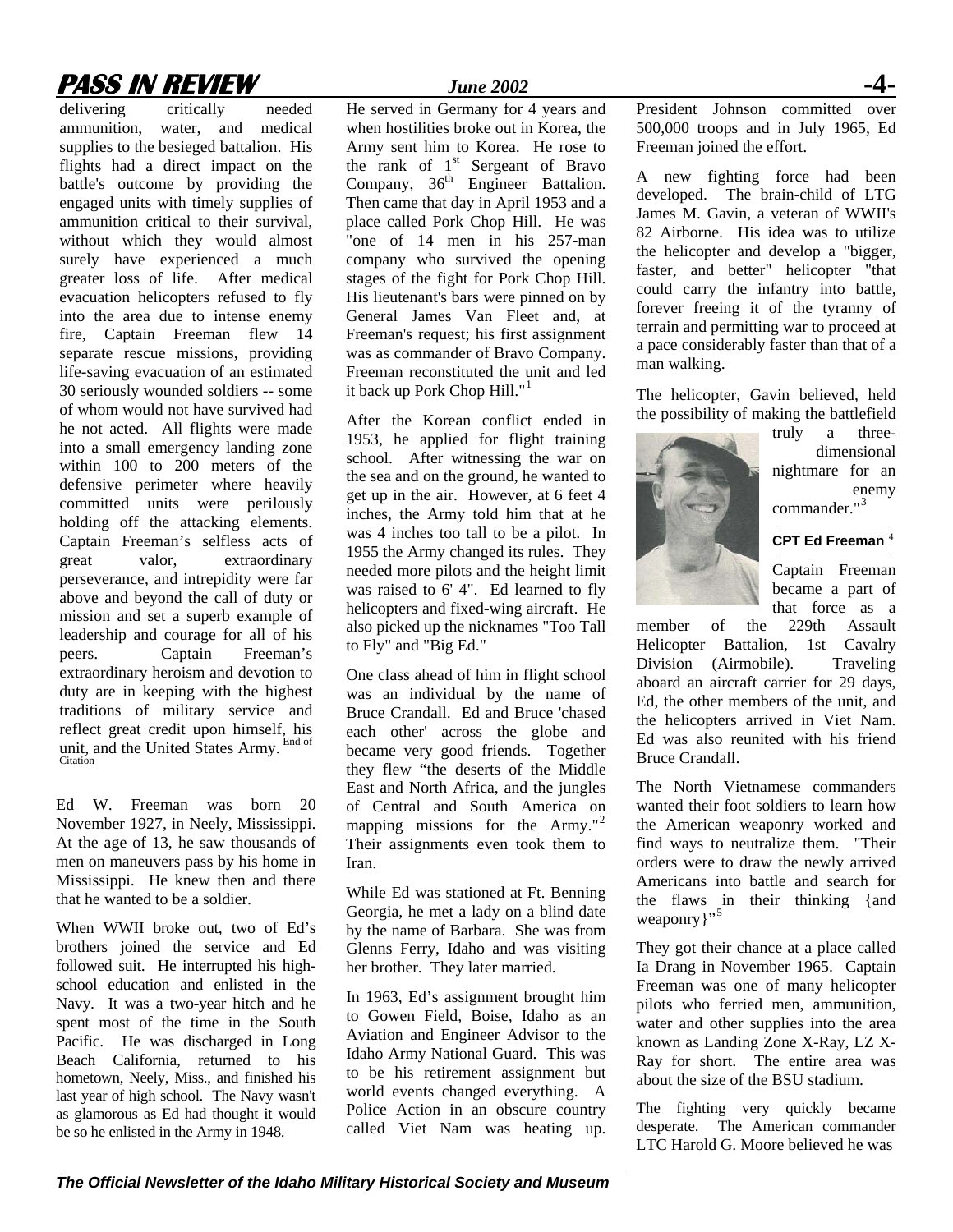engaged with at least two People's Army battalions. The reality was, there were three. "The soldiers ran into about 10 to 1 odds of Regular Army North Vietnamese attacking them from 3 sides."<sup>[7](#page--1-1)</sup> The medivac pilots refused to fly in to evacuate the wounded, it was too 'hot' for them. It was hot all right; it was also around 100°.

LTC Moore had to close the landing zone. Freeman's commander, MAJ Bruce Crandall "called his pilots together and briefly discussed the situation. He outlined his plan to take back into the LZ two ships loaded with ammunition and asked for volunteers. …Captain Ed Freeman, my friend for a dozen years who had been leading my second flight all morning, said he was taking that flight. Big Ed misunderstood. I only wanted a volunteer crew for the second bird. I intended to lead the flight myself. I planned to leave Ed behind in charge of resuming the troop lift as soon as Colonel Moore opened the door to the LZ." $8$ 

What Crandall didn't understand is that Big Ed did understand. Ed had been listening to the radio and had heard the desperate call for help. "I had about 30-40 pilots standing around, wide eyed of course 'cause they had just been there, and I said 'we need a volunteer to go into Landing Zone X-Ray to take in ammunition, water, supplies and haul some wounded out.' They all kind of turned and kicked rocks down the dirt strip runway we had there, which I didn't blame 'em, and I said, 'well, I guess that leaves me.'"[9](#page--1-1) "I put them there, and I wasn't about to let them die."<sup>[10](#page--1-1)</sup>

MAJ Crandall: "Big Ed and I discussed the mission for a few seconds, and knowing that arguing with him was a waste of time, I decided we both would fly the mission." $11$  "Big Ed and I took off and headed for the LZ. We picked up radio traffic and knew things hadn't improved. About five minutes out I contacted Colonel Moore, explained



what I had on board, and he acknowledged they needed the ammo. *That made it mandatory for us to go in, no matter the consequences …*

We started receiving heavy fire on our approach. I notified Big Ed and he calmly came back with: 'Roger. What do you want me to do about it, Snake? I kind of thought this might happen. $12$ 

"Moore's people laid down covering fire for us, and as we broke over the trees into the clearing I could see Hal Moore standing up at the far end of the LZ, exposing himself to enemy fire in order to get us into the safest position possible in the LZ. I landed where he directed and our crews and his people began pitching the ammo boxes off the aircraft as fast as they could. At the same time, the wounded were moved up and loaded aboard."<sup>[13](#page--1-1)</sup>

LTC Moore: "The Huey crews performed magnificently, running a gauntlet of enemy fire time and time again. They never refused to come when called. In turn, we did our best to call them in only when fire was lightest, and we tried to have teams standing by to unload supplies and load the wounded in record time, to reduce

**-5-** *<i>June 2002* **<b>PASS IN REVIE** 

the aircraft's exposure on the ground."[14](#page--1-1)

CPT Freeman logged 14 1/2 flight hours that day without shutting down the engine. "We landed, off-loaded the wounded, then refueled with our engine still running." <sup>[15](#page--1-1)</sup> Using what is referred to as hot refueling, which saves considerable time, 1400 pounds of fuel was pumped into the helicopter. Freeman explained: "We'd park, shut the helicopter down to a flight idle and turn the radios off." Once while ground crews serviced his Huey, he remembers a partial meal of a C-ration can of beans & franks. He doesn't recall being concerned about his Huey malfunctioning during those long hours. If it had, Freeman said his attitude had been, "That's the way it is." <sup>[16](#page--1-1)</sup> "Death was everywhere."

The sound of the enemy bullets hitting his chopper was akin to being in a hail storm with a metal wash tub over your head. Ed doesn't know how many times his chopper was hit during the 14 hours; in fact he wound up flying two helicopters that day. Even with selfsealing fuel tanks, which are designed



**Photo of Landing Zone X-Ray, taken by CWO "Pop" Jekel as he was flying into X-Ray on 14 Nov 65.[17](#page--1-1)**

to allow the pilot to retain 1/3 of a tank of fuel so he can make it back to base, there comes a time when the helicopter just can't take any more damage and the pilot has to switch to a different ship.

To Ed, the entire 14 hours was a blur. "The whole day was on fast forward", and it was a very long day. But there was one event that stands out in his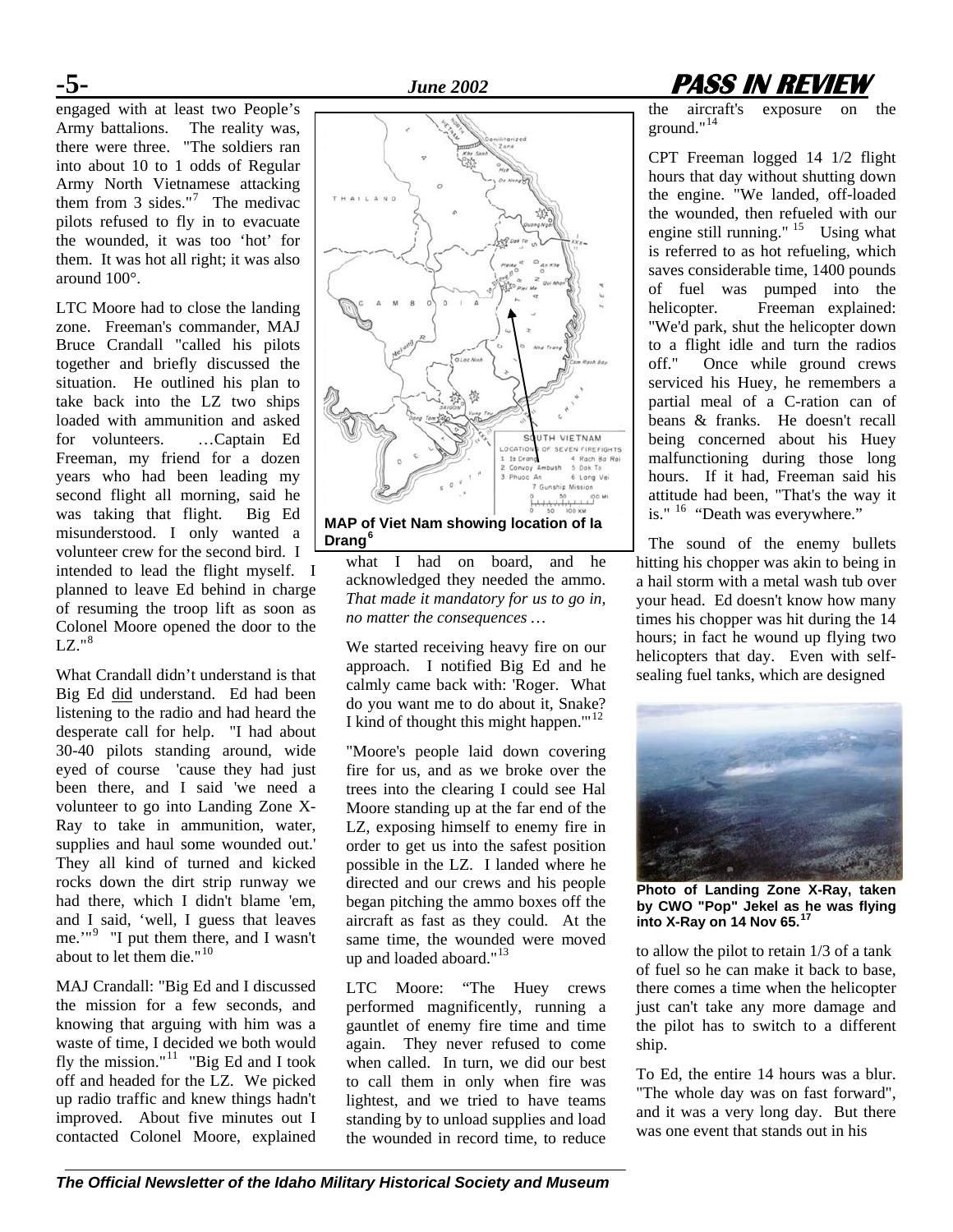# **PASS IN REVIEW** *June 2002* **-6-**

mind. One of the men who help take the dead and wounded off of the choppers was "a huge black enlisted man, clad only in G.I. shorts and boots, hands bigger than dinner plates."<sup>[18](#page--1-1)</sup> "He looked kind of like the guy in *The Green Mile*. He reached into the helicopter and picked up one of the dead soldiers and cradled him like a young child. He looked into his face the entire time as he carried him away and laid him out and covered him up. I was never so moved." $19$ 

Ed had been flying nonstop since 6 a.m. through the lights, mortar fire and everything else that takes place during a battle. The last trip was made at 10:30 at night. "The Colonel told me he had adequate ammunition and supplies to last him until daylight. He said. 'Don't come back.'"<sup>[20](#page--1-1)</sup>

Crandall and Freeman finally shut down their Hueys at a large helicopter pad referred to as the Turkey Farm. Crandall: "The aviation unit had quite a day. We had not suffered a single fatality and we had not left a mission undone. When our infantry brothers called, we hauled. The standard for combat assaults with helicopters had been set."<sup>[21](#page--1-1)</sup> The battle at  $\overline{LZ}$  X-Ray lasted 3 days & 2 nights and claimed the lives of 79 servicemen.<sup>[22](#page--1-1)</sup> The battle of Ia Drang lasted a total of 34 days and claimed the lives of 305 American service men.<sup>[23](#page--1-1)</sup>

Ed Freeman saved nearly 30 men that day. A photo of his and Crandall's helicopter flying into LZ X-Ray hangs in his house over his stairwell. Ed says he never passes by without looking at it.

For his efforts that day in Landing Zone X-Ray, Ed was awarded the Distinguished Flying Cross. His commanding officer and other witnesses always believed he deserved an even higher honor.

Ed continued his service in Viet Nam until 1966. After Viet Nam, he went to Mineral Wells, Texas, as a flight instructor. He served in Texas for 18 months and then the army ordered him



**The photo above Ed's stairwell. That's his chopper in the foreground. [24](#page--1-1)**

back to Vietnam. "I'd figured out early on that it was another Korea…I had two kids and a wife from Glenns Ferry,  $\ldots$ I decided to come home." <sup>[25](#page--1-1)</sup>

And so it was, in 1967 with the rank of Major, and a combined service of 23 years; twenty-one years in the Army and two years in the Navy, Ed Freeman retired. He had 3 Distinguished Flying Crosses, 1 Bronze Star, and 1 Purple Heart to his credit. He also received the South Vietnamese Cross of Gallantry and 15 Air Medals. All of these he earned in Viet Nam. "The only thing I received in Korea was<br>frost bite." (And a Battlefield (And a Battlefield Commission!)

Three years after retiring, Ed and his family moved to Boise and Ed went to work for the Department of the Interior and became the Northwest Area Director of Aircraft Services. Ed retired from that job on January 3. 1991. He hasn't flown since but between the Army and the Interior Department, Ed logged about 18,500 hours of flying time in helicopters and 8,000 hours in fixed wing. Over 1,000 of those hours were in Viet Nam.

Ed and his wife Barbara live in Boise, Idaho. They have two sons, one of whom served with the Air Force in Desert Storm. Ed and Barbara also have 4 grandchildren. End of the story? Not even close!

A statute of limitations had been imposed on awards of the Medal of Honor but in 1995, Congress lifted it. Bruce Crandall told Ed he was going to nominate him for the Medal and began work on the nomination. By the time it was submitted, the package was inches thick.

On June 13, 2000, the Senate passed Senate Bill S. 2722. Ed received a phone call. The wife of a fishing buddy told him, "Ed, you're on television". "What am I doing?" "Congress just awarded you the Medal of Honor!" It was C-Span that had broadcast the news. By the time Ed got the T.V. turned on, the  $106<sup>th</sup>$ Congress had moved on to another piece of legislation. As it turned out, the award ceremony was not immediately scheduled.



In 1976 LTC Moore, the ground commander at Ia Drang, and Joe Galloway, the UPI reporter covering the battle, agreed to write a book about Ia Drang. In

1992 now LTG (Ret) Moore & Joe Galloway published the book entitled *We Were Soldiers Once…And Young.* The book became the 1993 Marine Corps Commandants Choice book and spent 17 weeks on the New York Times Bestsellers list.

Hollywood took an interest in the story and began work on a movie called *We Were Soldiers*, scheduling it for release in the spring of 2002. Mel Gibson was cast as LTC Moore, and an individual by the name of Mark McCracken who is 6' 5" was cast as CPT Freeman. In preparation for the role, Mark spent several hours talking to Ed picking his brain and learning more about the man he was to portray. They became good friends.

Because of political differences, scheduling conflicts and a change in Presidential Administrations, it began to look like the movie would be released before Ed received his medal. Fortunately, that turned out not to be the case. In June 2001, Ed finally received word that the long awaited presentation would be made.

To aid MAJ Freeman for that most momentous of occasions, the Army sent MSG Eric Godbolt to escort MAJ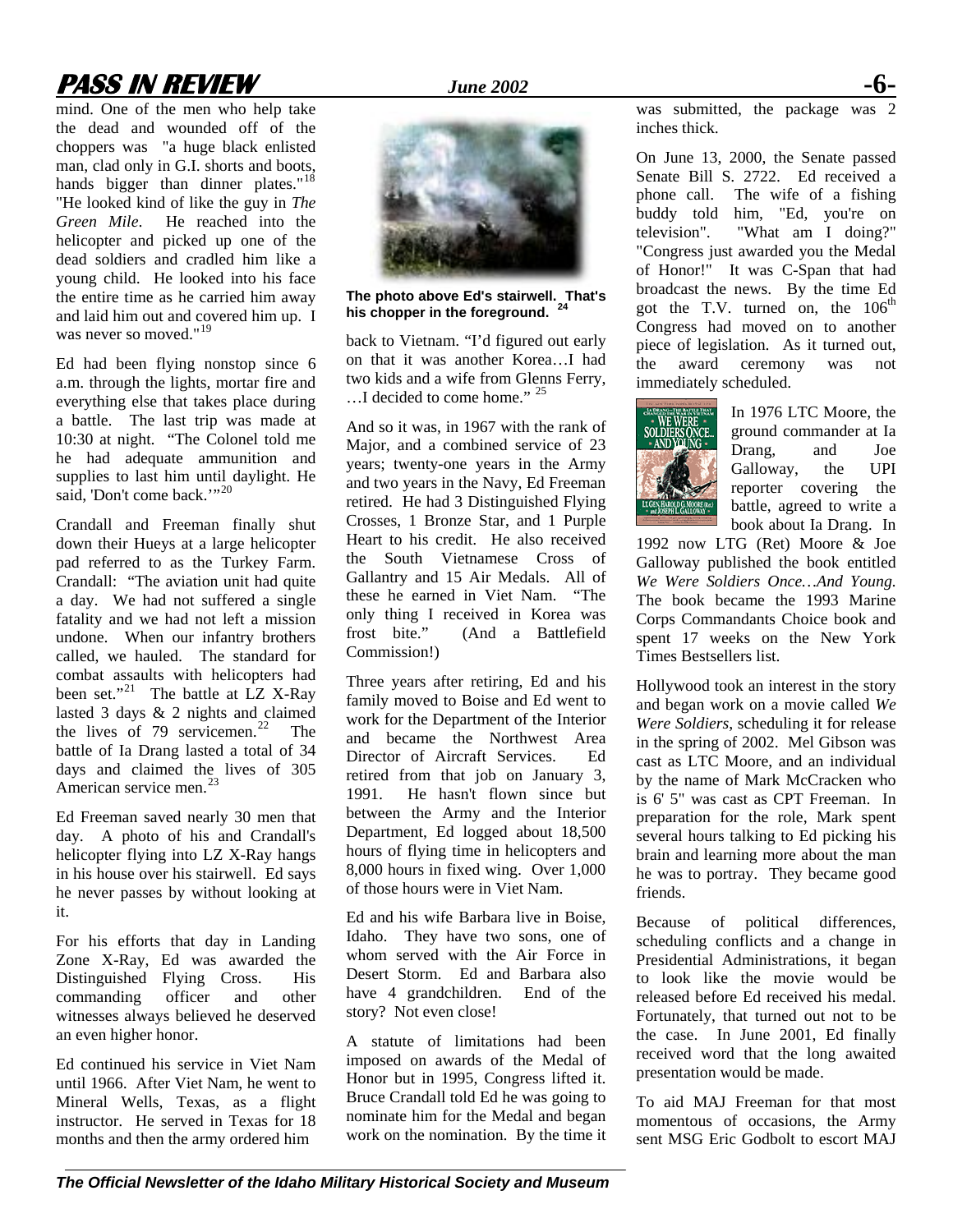### Freeman to Washington DC. On July 15, 2001, they flew out of Boise.

As MAJ Freeman put on his Dress Blues in preparation for the presentation, he commented that "It's going to be along day; I didn't get much sleep last night…It's been a long time since I stood inspection."<sup>[26](#page--1-1)</sup> He passed his first inspection with flying colors; his wife Barbara asked him if he wanted to get married again. "That's how he looked when I married him." $^{27}$  $^{27}$  $^{27}$ 



**President Bush Presenting the Medal of Honor To MAJ Freeman**[28](#page--1-1)

Before the ceremony, MAJ Freeman was able to spend about 30 minutes with President Bush and even met members of his cabinet. Ed was very impressed with President Bush and calls him "a tremendous human being." Then, the moment came. On July 16, 2001, in the East Room of the White House, with over 50 of his fellow Medal of Honor Recipients looking on, President George W. Bush, placed the Medal of Honor around his neck*.* 

*"Today, for the first time, I will present the Medal of Honor. It's a unique privilege to present the nation's highest military distinction to Ed Freeman, of Boise, Idaho. This moment is welldeserved and it's been long in coming…Years pass, even decades, but the memory of what happened on November 14, 1965 has always stayed with them."[29](#page--1-1)* 

President Bush credited Sen. John McCain, also a decorated Vietnam veteran, with persuading Congress to approve the award. Ed also credits Idaho's Senator Craig.

One of the individuals who attended the presentation was Mark McCracken. "This is fantastic; this is the icing on the cake! To be able to be invited to the ceremony. it's wonderful!"<sup>30</sup> Then, ceremony, it's wonderful!" $30$ White House security closed off Pennsylvania Avenue and President Bush, MAJ Freeman and the other 50 Medal of Honor recipients posed for a photograph in front of the White House.

"It's such a great honor, it was just overwhelming and it's humbling. I didn't have any idea it would be like this,"<sup>[31](#page--1-1)</sup> said MAJ Freeman. MAJ Freeman spent about a week in the nations capital. He was inducted into the "Hall of Heroes" in the Pentagon and he helped lay a wreath at the Tomb of the Unknown in Arlington National Cemetery.



**General Shinseki, MAJ Freeman, and CSM Tilley at the Pentagon's "Hall of Heroes"[32](#page--1-1)**

*"…those pilots, God bless them - - meant the world to us. They came in, time after time, under rocket and withering machine-gun fire, providing fire support, bringing in supplies, and taking out our wounded…Many soldiers my age have felt the sting of battle, and we owe a lot to men like Ed Freeman. We understand first-hand what his unblinking, unhesitating acts of courage meant to the men of LZ X-Ray. "[33](#page--1-1) -* General Eric K. Shinseki, The Chief of Staff of the Army at '"Hall of Heroes" induction.

Ed Freeman returned to Boise to a Heroes welcome. A throng of friends and well-wishers met him *and cheered* as he and Barbara walked down the concourse.

Ed now spends his time as a 'professional grandfather', answering the numerous requests for autographs, attending reunions, fishing and playing an occasional game of poker with his pals.

## **-7-** *June 2002* **PASS IN REVIEW**



**MAJ and Mrs. Ed W. Freeman at Boise** 

He even took one of his Washington DC escorts flyfishing when she personally

delivered a White House photo album of Ed's presentation to Ed and his family.

In March 2002, Ed was invited to the White House along with several cast members, the authors of the book, and their wives to a special preview of *We Were Soldiers*. When President Bush spotted Major Freeman in the hallway, he "snapped to attention and saluted".<sup>[35](#page--1-1)</sup> Colin Powell also saluted him. Ed goes on to say, "I had a nice chat with the vice president and his wife, met Donald Rumsfeld and got 30 minutes one-on-one with the President. When the movie ended, the president said 'good show,<br>Too Tall."<sup>36</sup> "The whole helicopter "The whole helicopter operation was underplayed," according to Ed, "But you have to remember that the book was written by guys who were on the ground. They wrote it the way they saw it."  $37$ 

Mike Keckler and a news crew from Boise's Channel 2, accompanied MAJ Freeman to Washington DC and filmed much of the story as it unfolded. Many



#### people who saw the story requested copies.

**MAJ Freeman holding his medal. [38](#page--1-1)** 

Mike Keckler is in the process of preparing a

video; proceeds will be donated to the newly founded Veterans Cemetery in Boise. A release date has not been set; we will keep you posted.

*Editors Note:* A very special thank you to MAJ Ed Freeman for sharing his story with us. Although MAJ Freeman has lived in Idaho for the past 30+ years, was attached to the Idaho National Guard prior to leaving for Viet Nam, and was living in Idaho when he received the award, his medal is officially accredited to Hattiesburg, Mississippi as that is where he entered the service.  $\star$